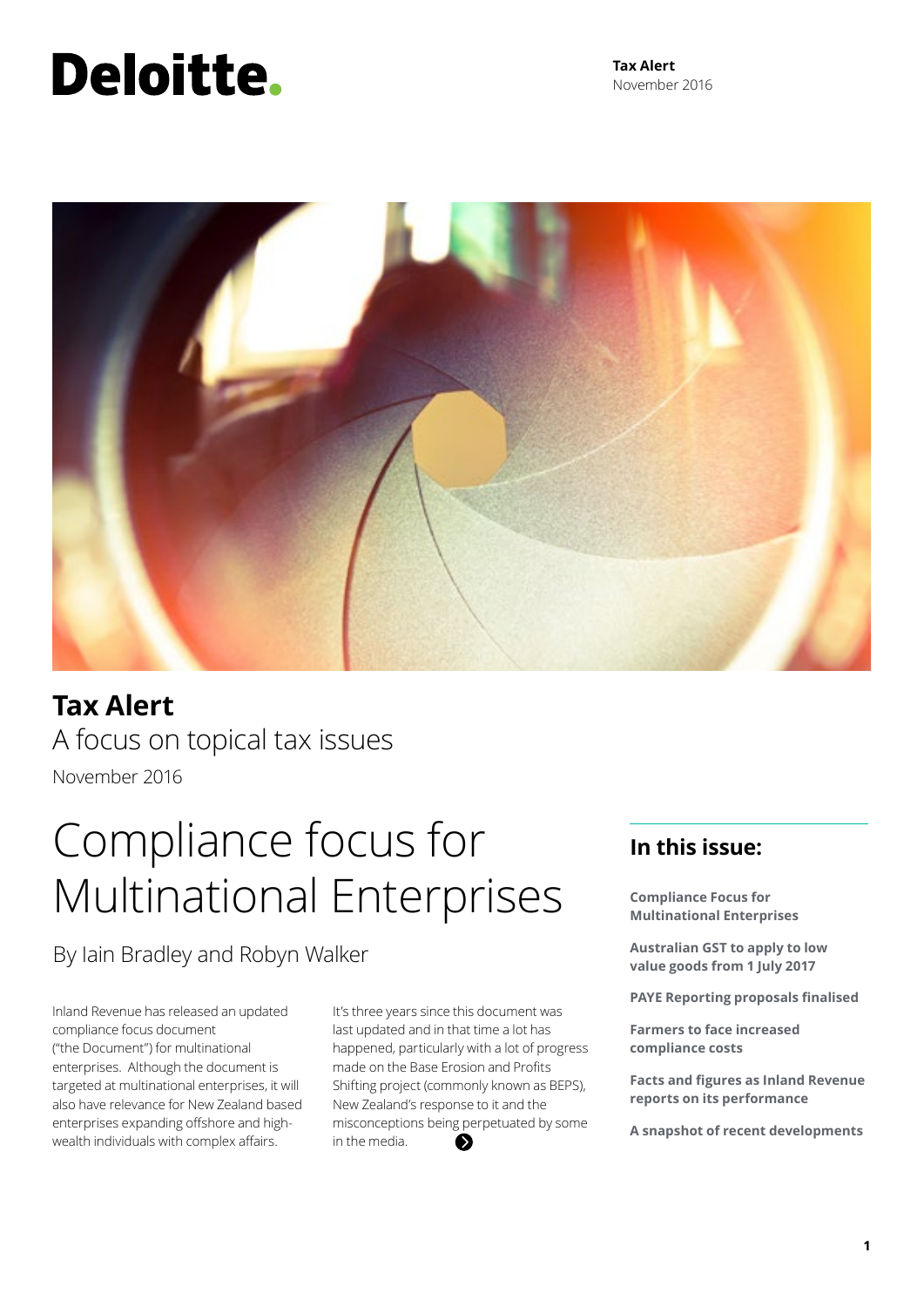### **Managing compliance**

Inland Revenue is very keen to dispel these misconceptions. In fact, the Commissioner of Inland Revenue acknowledges the contribution made by multinational enterprises to the overall tax take. The 600 largest taxpayer groups (known as Significant Enterprises), whose tax affairs are reviewed every year, actually contribute more than \$6 billion of tax to New Zealand annually.

For the last four years, Significant Enterprises have been required to submit a basic compliance package annually comprising the group structure, financial statements and tax reconciliations which are all examined closely. Further, for the last two years, foreign-owned groups have been required to complete an international questionnaire designed to help Inland Revenue improve their understanding of major international tax risks for New Zealand. As a result of this questionnaire, Inland Revenue reports the following facts (in respect of 292 foreign owned groups).

- **•** Most foreign owned companies have ultimate ownership in Australia (77%), followed by the US, then Japan.
- **•** 79% had transfer pricing documentation.
- **•** Only 14 groups exceeded the 60% thin capitalisation threshold.

The Document notes that the coverage will expand next year to all foreign-owned Significant Enterprises with over \$30 million of turnover. However, there is perhaps a surprising statistic to come out of this questionnaire, and that is the fact that only 48% had tax governance documentation.

## **Corporate tax governance**

This is the hot topic of the moment, particularly since the OECD's Forum on Tax Administration has released guidance on tax control frameworks which has been recommended by Inland Revenue. Inland Revenue also recommend that boards of directors consider endorsing a set of overarching tax principles and cite as an excellent example the Business & Industry Advisory Committee's (BIAC) [Statement of](http://biac.org/wp-content/uploads/2014/05/07-Final_5_September_BIAC_Statement_of_Tax_Principles_for_International_Business.pdf)  [Tax Principles for International Business](http://biac.org/wp-content/uploads/2014/05/07-Final_5_September_BIAC_Statement_of_Tax_Principles_for_International_Business.pdf).

At a minimum, the following questions should be routinely addressed by Boards.

- **•** Is there a documented tax strategy and has it been kept up to date?
- **•** Have effective systems, procedures and resources been put in place to manage risks and, if so, is a clear statement made in the annual report to that effect?
- **•** Is annual reporting sufficiently transparent such that all stakeholders have the capability to analyse and effectively interpret the information provided on taxes paid?

This recommendation comes on the back of a comment made by Revenue Minister Woodhouse earlier this year that "major multinationals have been "deafeningly silent" in the wake of allegations that some had been shirking their fair share of the tax burden". Multinationals have been reluctant to get into this debate publically because they are damned if they do and damned if they don't. It is hoped that if Significant Enterprises start explaining their tax positions in more detail in documents such as their annual reports, it will go some way to clearing up this misconception.

## **Areas of focus**

While the tax environment and culture towards paying a fair share of tax has shifted significantly for multinational enterprises in the past five years, there are still issues on Inland Revenue's radar.

#### **International financing arrangements**

Cross border financing forms a significant part of associated party dealings by New Zealand members of multinational groups. Key risks include pricing interest and guarantee fees at non-market rates, or having inadequate loan documentation.

## **Transfer pricing**

Transfer pricing remains a key issue and all inbound and outbound associated party transactions are closely monitored. Unexplained losses, loans in excess of \$10 million principal and guarantee fees, cash pooling arrangements, payment of unsustainable royalties and/or service charges are among the issues that will attract scrutiny.

The profitability of foreign-owned wholesalers and distributors is monitored, particularly those that purchase and on-sell goods to other firms without any significant transformation.

Inland Revenue endorses the OECD recommendation that transfer pricing documentation be held in two forms: a master file providing a high level overview of the multinationals' global business operations and transfer pricing policies, and a local file providing detailed information regarding material related party transactions.



**Iain Bradley Partner** Tel: +64 9 303 0905 Mobile: +64 21 229 9234 Email: ibradley@deloitte.co.nz



**Robyn Walker National Technical Director** Tel: +64 4 470 3615 Mobile: +64 21 131 5413 Email: robwalker@deloitte.co.nz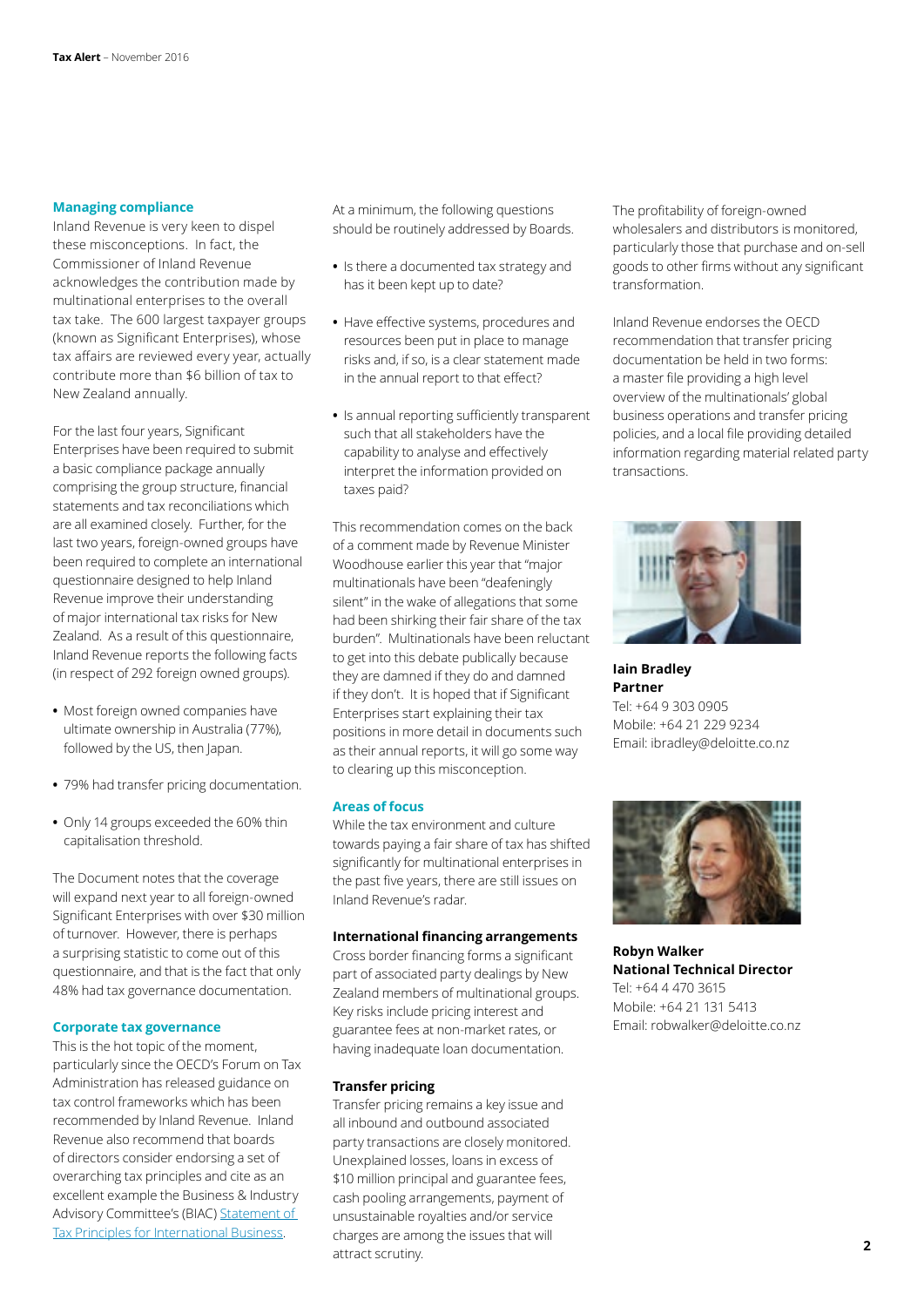

There is increased scrutiny of transfer pricing issues by other tax authorities as countries continue to update their transfer pricing rules. To minimise issues, multinationals should know the nature and extent of all overseas operations and all cross-border associated party transactions, check margins to ensure they reflect commercial reality, fully document any market development strategies and be prepared to explain swings in profitability.

## **Controlled foreign companies (CFCs)**

Recent reviews have focussed on the active business test calculations as well as calculations of taxable income or losses attributed from CFCs. The Document helpfully lists the common compliance issues to watch out for in this regard.

## **Familiar red flags**

The 10 familiar red flags make a repeat appearance in the Document. These comprise a useful checklist of particular issues that will attract attention from Inland Revenue such as an effective tax rate that is substantially less than 28%, use of low or no tax jurisdictions, differences in accounting treatments, large tax benefits, cross-border mismatches, complexity, derivation of large capital gains or claiming of large tax credits, uncharacteristic tax losses, ownership

changes and material variances between years in profitability or tax payable.

## **New Zealand's response to BEPS**

The Document would not be complete without mentioning New Zealand's response to BEPS. BEPS is a global problem which requires a global solution and New Zealand is certainly playing its part, having already signed up to the automatic exchange of information and tax rulings between tax authorities, country by country reporting and the endorsement of new transfer pricing guidelines.

The Government is also committed to strengthening New Zealand's domestic tax rules. For example, GST is already being collected on remote sales of services (a.k.a the Netflix tax), the foreign trust disclosure rules have been arguably rushed through in response to political pressure and the rules regarding NRWT on related party debt are undergoing a major overhaul.

 And, as reported in our [last Tax Alert,](https://www2.deloitte.com/nz/en/pages/tax-alerts/articles/government-releases-significant-and-complex-proposals-to-tackle-hybrid-mismatch-arrangements.html) hybrid mismatches are currently being consulted on, with new interest limitation rules to be consulted on next year. Later this year, the Government is expected to sign up to a multilateral instrument which will amend the signatory countries' network of tax treaties to insert a new anti-treaty abuse article, a new permanent establishment definition, anti-hybrid entity rules and dispute resolution articles.

How successful these measures are in tackling BEPS will depend on the extent to which other major countries also buy in and adopt the reforms. New Zealand can make very little impact if we operate in isolation and we also risk becoming uncompetitive.

## **Conclusion**

The Compliance Focus Document for multinationals is an important document that companies and Boards of Directors need to be aware of. We certainly endorse Inland Revenue's call for companies to ensure they have tax governance documents in place and think Boards need to seriously consider providing more transparency in annual reports around tax principles, the taxes paid and how tax risks within the business are managed. Some New Zealand companies are already starting to lead in this respect.

Note, the Compliance Focus Document is not available electronically until 18 November. If you would like to receive a copy please contact your usual Deloitte tax advisor for more information.

BEPS is a global problem which requires a global solution and New Zealand is certainly playing its part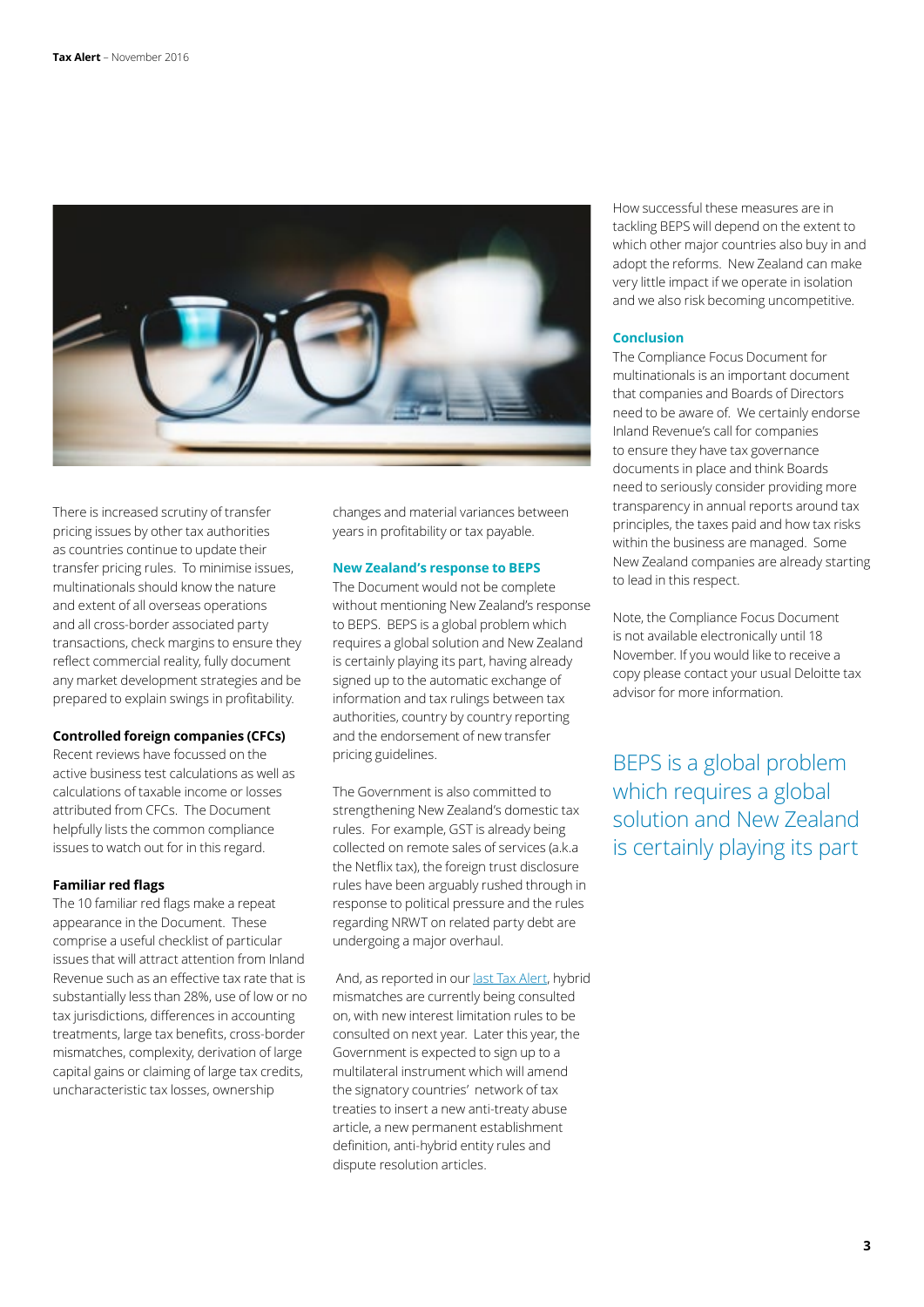## Australian GST to apply to low value goods from 1 July 2017

By Allan Bullot

The question of how GST should apply to online purchases of low value goods is back in the news again.

On Friday 4th November, the Australian Government released its long awaited details on how GST and low value goods imported into Australia will apply from 1 July 2017. These rules are brutally pragmatic and will have a significant impact on many New Zealand businesses.

Currently, sales of goods by New Zealand businesses to end consumers in Australia do not normally suffer any Australian GST if the goods are valued at under AUD1,000 and are shipped directly from New Zealand to the end consumer in Australia.

Any New Zealand business that sells goods via the web or over the phone to Australian consumers will need to consider these changes and potentially register for Australian GST and charge the Australian GST at 10% on low value goods shipments from 1 July 2017. The critical factor will be whether the registration threshold of AUD 75,000 of low value goods sold to Australian consumers is exceeded in any single year.

Sales of low value goods to Australian GST registered businesses will not be impacted by these proposed changes, nor will sales to consumers if the registration threshold is not exceeded.

The way the new rules will work where there are mixed shipments of low value goods and other goods that are above the AUD1,000 threshold will be complex.

The reach of this legislation is very broad, and entities that operate as a mail forwarding platform into Australia, or an electronic distribution platform for sales of goods into Australia, can be deemed to be the supplier that needs to register for and collect the 10% Australian GST.

New Zealand businesses impacted by these changes will likely have significant software changes as well as pricing and marketing decisions to make in a relatively short time.

The Australian approach is by no means perfect. It will also be interesting to see how the New Zealand Government reacts to the Australian changes, and there is a reasonable chance that New Zealand will look to implement some form of these changes for online sales of goods to private consumers in New Zealand in the future.

The days of consumers being able to purchase low value goods over the internet and import them with no GST do seem numbered for both Australian and New Zealand consumers.

Submissions on these proposed changes close on 2 December 2016.

As these rules progress we will keep you updated through Tax Alert. Please contact your usual Deloitte advisor if you wish to discuss this issue further.



**Allan Bullot Partner** Tel: +64 9 303 0732 Mobile: +64 21 585 734 Email: abullot@deloitte.co.nz

New Zealand businesses impacted by these changes will likely have significant software changes as well as pricing and marketing decisions to make in a relatively short time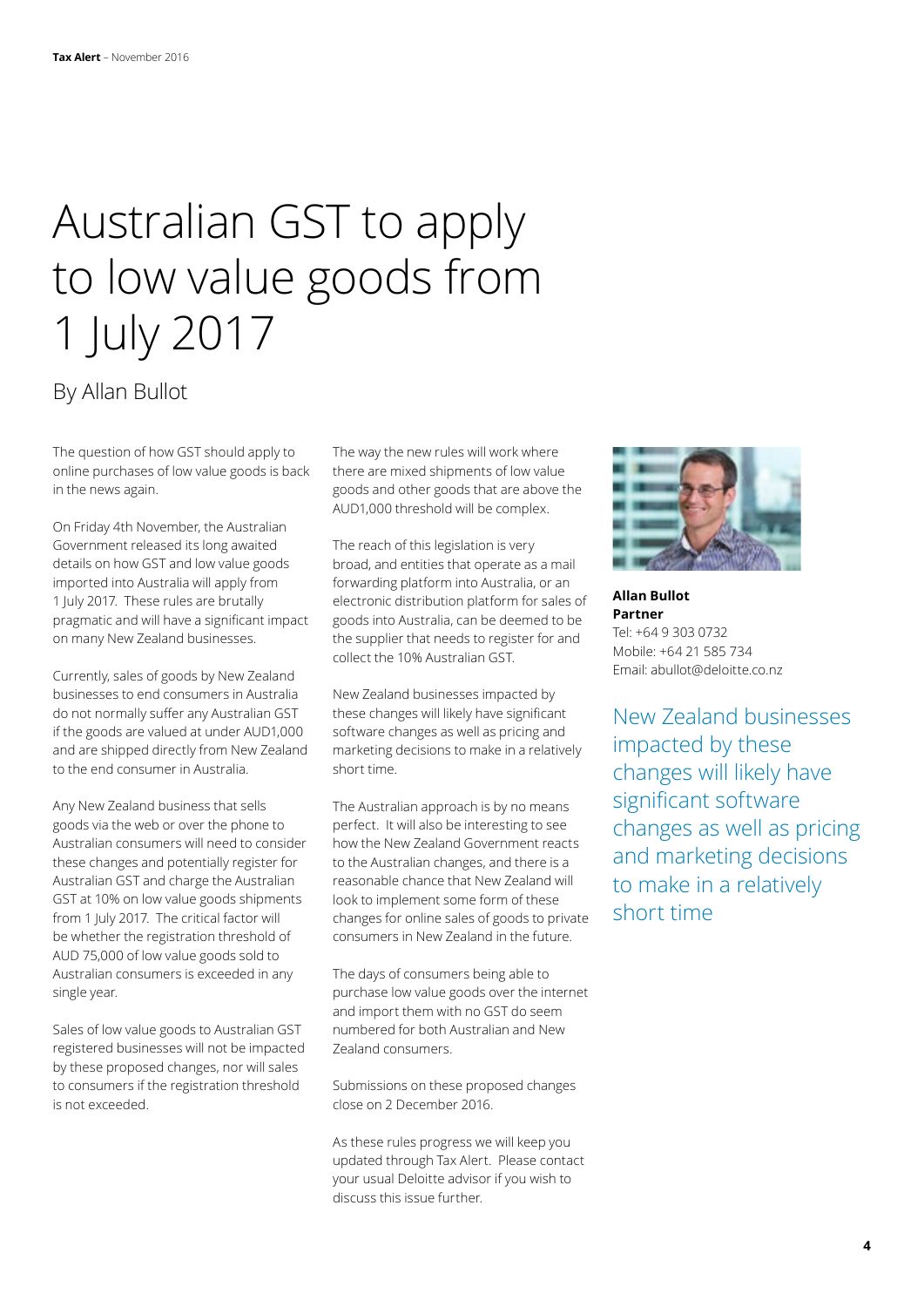## PAYE Reporting proposals finalised

By Robyn Walker and Veronica Harley



On 3 November 2016, the Government announced the finalised details of how the administration of PAYE is to be modernised as it looks towards a digital future as part of the Business Transformation Project. Inland Revenue's systems and processes are being redeveloped to take advantage of modern digital technology and the expectation is that most taxpayers will follow suit over the next few years. Broadly, employers and payroll intermediaries will file PAYE information directly from their payroll system.

With effect from 1 April 2019, all employers above the electronic filing threshold, all payroll intermediaries and employers using payroll software will file PAYE information on a "payday basis" which will be the second working day after payday. The electronic filing threshold is to be reduced from \$100,000 of PAYE and ESCT to \$50,000 of PAYE and ESCT. However those employers who are above this threshold, but who

cannot access digital services (e.g. because of poor internet service) can apply for an exemption from filing their PAYE information electronically.

The due dates for the actual payment of PAYE over to Inland Revenue will not change (i.e. large employers pay twice per month by the 5th and 20th, with small employers paying by the 20th), but employers will have the additional option to pay over the deductions on payday.

Employers will be able to file directly from payroll software or continue to use Inland Revenue's Secure IR online service which is to be upgraded. As noted above, the rules must be applied from 1 April 2019; however employers could choose to apply these rules early from 1 April 2018.

The payroll subsidy that is paid for using a listed PAYE intermediary will cease from 1 April 2018 as part of these changes.



**Robyn Walker National Technical Director** Tel: +64 4 470 3615 Mobile: +64 21 131 5413 Email: robwalker@deloitte.co.nz



**Veronica Harley Associate Director** Tel: +64 9 303 0968 Mobile: +64 21 216 1365 Email: vharley@deloitte.co.nz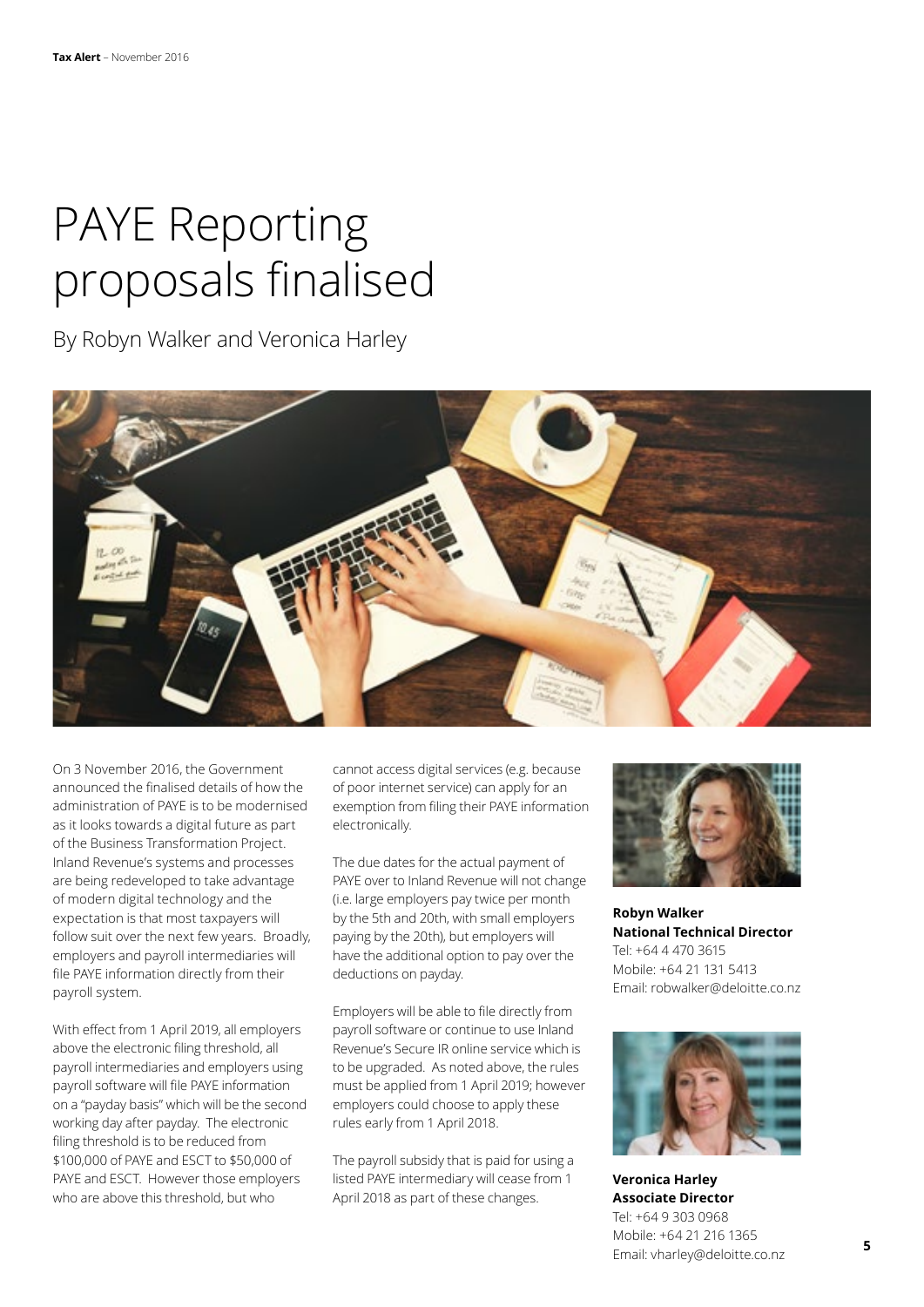Employers who fall under the electronic threshold can still file a paper version of the PAYE information, although the due date for filing this information will be seven working days after payday. These employers will need to ensure that information is posted to arrive within this time. This could be a risk given the reduced postal services these days.

Inland Revenue is encouraged by the positive feedback from the recent trial of filing GST returns directly through accounting software where participants reported it was easier, quicker and cheaper to comply. However Inland Revenue makes it clear that it will not be providing free payroll software nor will it be subsidising the cost of purchasing payroll software. However, Inland Revenue will significantly improve its e-services which will be similar to online banking to encourage as many people as possible to file this information electronically.

Some fear that with an automatic transmission of information to Inland Revenue via payroll software that information might be accidentally transmitted before it is finalised or

approved, or it might contain errors. However Inland Revenue counter this objection by stating that the operator will know when they have logged onto Inland Revenue's system and when information is being transmitted to Inland Revenue.

Inland Revenue has heard concerns from taxpayers that more frequent filing of information could lead to an increase in errors. Inland Revenue has stated they will be undertaking further consultation in this area and will be considering the circumstances in which employers may correct errors in a subsequent return.

As part of preparing for these changes, the Government is proposing to make some changes to facilitate the calculation of PAYE, deductions and contributions with effect from 1 April 2018. Among the changes will be an option to treat holiday pay paid in advance as a lump sum as if it was paid over the pay period to which it relates, rather than as an extra pay.

The proposed changes to improve PAYE administration are to be included in a tax bill to be introduced into Parliament in 2017.

With effect from 1 April 2019, all employers above the electronic filing threshold, all payroll intermediaries and employers using payroll software will file PAYE information on a "payday basis" which will be the second working day after payday

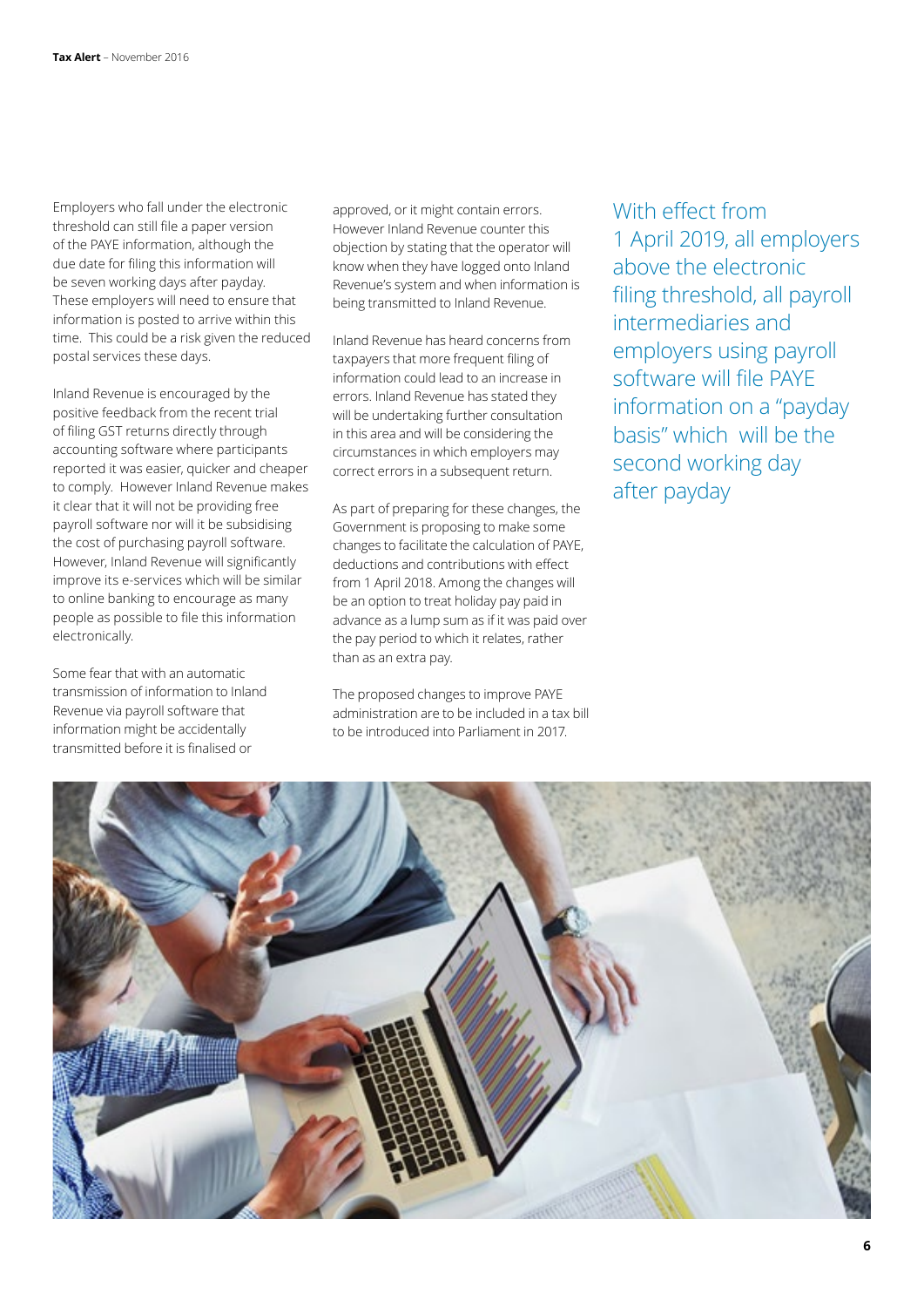## Farmers to face increased compliance costs

By Susan Wynne and Brad Bowman

Farmhouses are the administrative base for most farms. Throughout the country they are often the boardroom for business meetings, an office for meeting professional advisers, a bathroom and kitchen for employees, and even a space for mixing livestock formula. Since the 1960s, Inland Revenue has allowed a deduction of 25% of farmhouse expenses without any evidentiary support where a farmhouse is part of a farming business. This is in contrast to the limitation on claiming private expenditure as a business expense that applies to other taxpayers.

Fifty plus years later, a review of historical Public Information Bulletins and Taxation Information Bulletins has prompted Inland Revenue to reconsider a number of long-standing policies that allowed some farmers to claim deductions for what would otherwise be non-deductible private expenditure.

## Inland Revenue released a [draft](https://www.ird.govt.nz/resources/7/2/727bb3c8-8b5e-4d8c-a77a-4278e694d044/qwb00082.pdf)  [interpretation statement](https://www.ird.govt.nz/resources/7/2/727bb3c8-8b5e-4d8c-a77a-4278e694d044/qwb00082.pdf) on the

deductibility of farmhouse expenditure for public consultation on 14 October 2016. In the draft interpretation statement, Inland Revenue has largely moved away from allowing expenses as deductions without the need to substantiate the claim. This position has been taken as Inland Revenue's "*main concern is to allow farmers to deduct farmhouse expenses that are business related, while ensuring that deductions are not claimed for expenses that are private in nature*". Instead farmers should generally determine the deductions of farmhouse expenditure under the ordinary deductibility principles (including the general permission, general limitations and specific deductibility provisions under Part D of the Income Tax Act 2007 ("ITA 2007")).

Fifty plus years later, a review of historical Public Information Bulletins and Taxation Information Bulletins has prompted Inland Revenue to reconsider a number of long-standing policies that allowed some farmers to claim deductions for what would otherwise be nondeductible private expenditure

It is important to note that the draft interpretation statement only applies to farming businesses, so its discussion focuses on determining the deductible expenses to this kind of business.

A factor in determining if farmhouse expenses are deductible is who is living in the farmhouse. The draft interpretation statement identifies a number of scenarios and discusses the deductibility of farmhouse costs in each of those situations. In general if the farmhouse is provided to an employee or rented at market value then mortgage interest and other expenses related to that property should be fully deductible to the farming business (note, you should be separately considering if there are any tax issues from the provision of accommodation to employees; refer to our July 2014 [Alert](https://www2.deloitte.com/content/dam/Deloitte/nz/Documents/tax/Tax-alert/2014/nz-en-tax-alert-july-2014.pdf) for further information). If the farmhouse is provided to someone who is not an employee or not paying rent then no deduction for expenses related to that property may be allowed. The exception would be mortgage interest may be deductible if a company owned and operated the farm. If a sole trader or partnership owns or leases and operates the farm then apportionment of expenses would be required.

Where apportionment is required, the draft interpretation statement discusses dissecting or separating expenses into those that are clearly related to the farming business and those that may relate to the farmhouse and have a non-deductible private element. Where expenses relate to the farm as a whole, including the farmhouse, apportionment based on the cost or value of the farmhouse compared to the farm as a whole is suggested. The traditional apportionment methods used for home office expenses based on area used and time usage is not considered appropriate given a farmhouse may represent a small area of the farm but a high proportion of the farm cost or value.

As a concession to minimise compliance costs a distinction is made between farming businesses where the cost of the farmhouse including curtilage and improvements is 20% or less (Type 1 farms) of the total cost of the farm compared to those where the value is more than 20% (Type 2 farms) of the total cost of the farm. It is proposed that the cost of the farmhouse and farm would be used for this calculation but if this was unknown then a valuation, either a formal valuation or a reasonable estimate, could be used instead. The draft interpretation statement also suggests that the Type 1/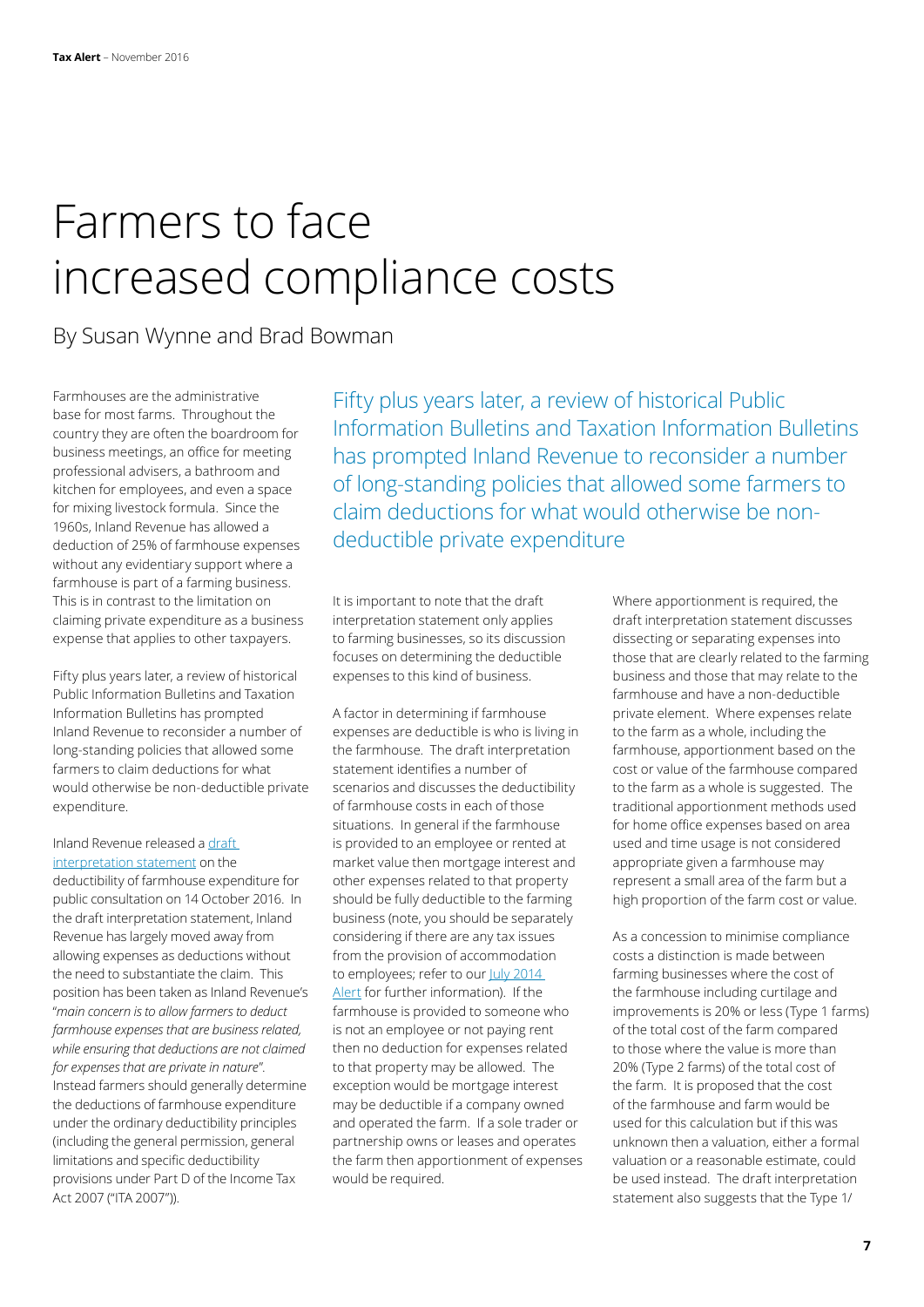

Type 2 calculation should only be required once unless circumstances changed. The example given in the draft interpretation statement was if private use improvements were made to the farmhouse, but potentially there could be a number of scenarios which could require this calculation to be updated.

For farmers who live in Type 1 farms, which are considered to have a low private use element, the draft interpretation statement provides the following concessions:

- **•** 15% of general farmhouse expenditure (including rates) is deductible without evidentiary support. This percentage is suggested to be a more realistic amount than the previously used 25%. Type 1 taxpayers may claim a higher deduction if the deduction can be substantiated and they wish to undertake the calculations required.
- **•** 100% of interest expenditure in relation to Type 1 farmhouses is deductible.

Type 2 farms are given no such concessions and must calculate the actual business use of the farmhouse to claim any farmhouse deductions, including interest.

Another long standing concession allowed farmers to claim 100% of the costs of telephone rental where the farm business phone was based at home. It is proposed that this policy is also modified and that all farming businesses may claim only 50% of fixed line telephone charges as deductible, unless they can show actual business

use is greater. This is consistent with the operational position for other taxpayers running businesses from home.

Taxpayers need to be aware of the new concession levels, as they amount to a change in a policy that has been in place for well over 50 years.

Once finalised, Inland Revenue are expected to apply the new interpretation statement from the beginning of the 2017- 18 income year.

### **Deloitte comment**

There is no doubt that the proposed changes are intended to level the playing field so that farming businesses operate under the same rules as other taxpayers when it comes to the deductibility of private expenses. The difficulty is that this comes with a compliance cost to farming businesses compared to the current approach which is straightforward to apply. Inland Revenue has acknowledged the need to balance the strict application of the law, equity between taxpayers and protecting the integrity of the tax system against compliance costs and has attempted to provide a practical approach for those farming taxpayers considered low risk, being Type 1 farms.

Inland Revenue has also provided some useful commentary on the approach to apportioning expenses as well as giving a number of examples in the draft interpretation statement which are always useful guidance.



**Susan Wynne Associate Director** Tel: +64 7 838 7923 Mobile: +64 21 404 683 Email: swynne@deloitte.co.nz



**Brad Bowman Senior Consultant** Tel: + 64 9 303 0885 Email: bbowman@deloitte.co.nz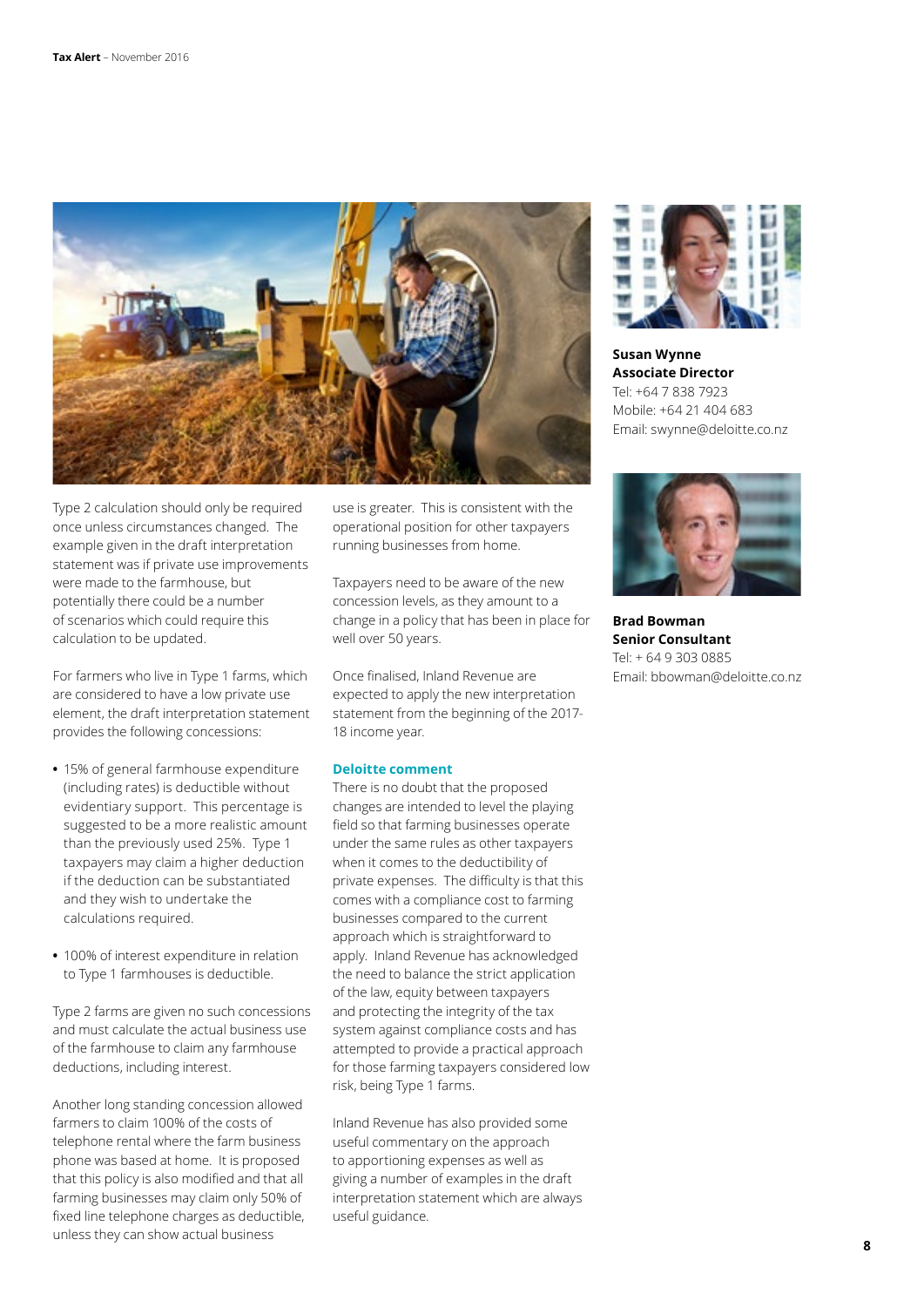Taxpayers with Type 1 farms may still be able to apply a flat rate of 15% to determine deductible farmhouse expenditure. However, this is not without its compliance costs, as establishing and tracking the cost or value of the farmhouse and improvements compared to the total farm may be difficult in some cases. The concession does not apply to taxpayers whose farms will qualify as Type 2 and those taxpayers will be required to apportion actual farmhouse expenditure between business and private use. This exercise would likely add compliance costs to the preparation of a tax return for a farming business. In reality this will be more of an issue for smaller operations that are benefiting under the current approach compared to the larger scale farming operations where the expenses concerned and the impact of the change in available percentage from 25% to 15% is less material.

As noted above, Inland Revenue's main concern is to ensure that taxpayers are deducting farmhouse expenditure in accordance with ordinary deductibility principles and not simply applying an

arbitrary rate defined by historic policy. This aim has merit. Ironically, the draft interpretation statement still provides for a flat rate (albeit lower) and includes an additional arbitrary threshold (i.e. distinguishing Type 1 farms based on a 20% or less cost threshold). The draft interpretation statement is also silent on any evidence which suggests that 15% is more representative of a farmhouse's business use than the previous 25%. So although it has good intentions, we consider that the new policy continues to be arbitrary in some respects.

Finally, we note that the draft interpretation statement does not consider relevant proposals included in the Taxation (Business Tax, Exchange of Information, and Remedial Matters) Bill ("the Bill"). The Bill proposes to insert a new section into the ITA 2007 providing an optional alternative method for calculating the deductions for premises that are used for both business and private purposes (which would include farmhouses). The proposed new section would allow taxpayers to apportion any interest, rates and/or rent in accordance

with the business portion of the premises. Additionally, taxpayers would be allowed a notional deduction based on a rate prescribed by Inland Revenue for every square metre of business use. Like the draft interpretation statement's application date, the proposed section would apply from the beginning of the 2017-18 income year. We consider that taxpayers would benefit if the draft interpretation statement was updated to include comments in relation to the proposed section's application, as the draft interpretation statement would not otherwise be entirely complete and representative of the law at the time of its application.

Inland Revenue are looking for comments in relation to the draft interpretation statement. Submissions close on 22 December 2016.

If you have any questions in relation to the draft interpretation statement, please don't hesitate to contact your usual Deloitte advisor.

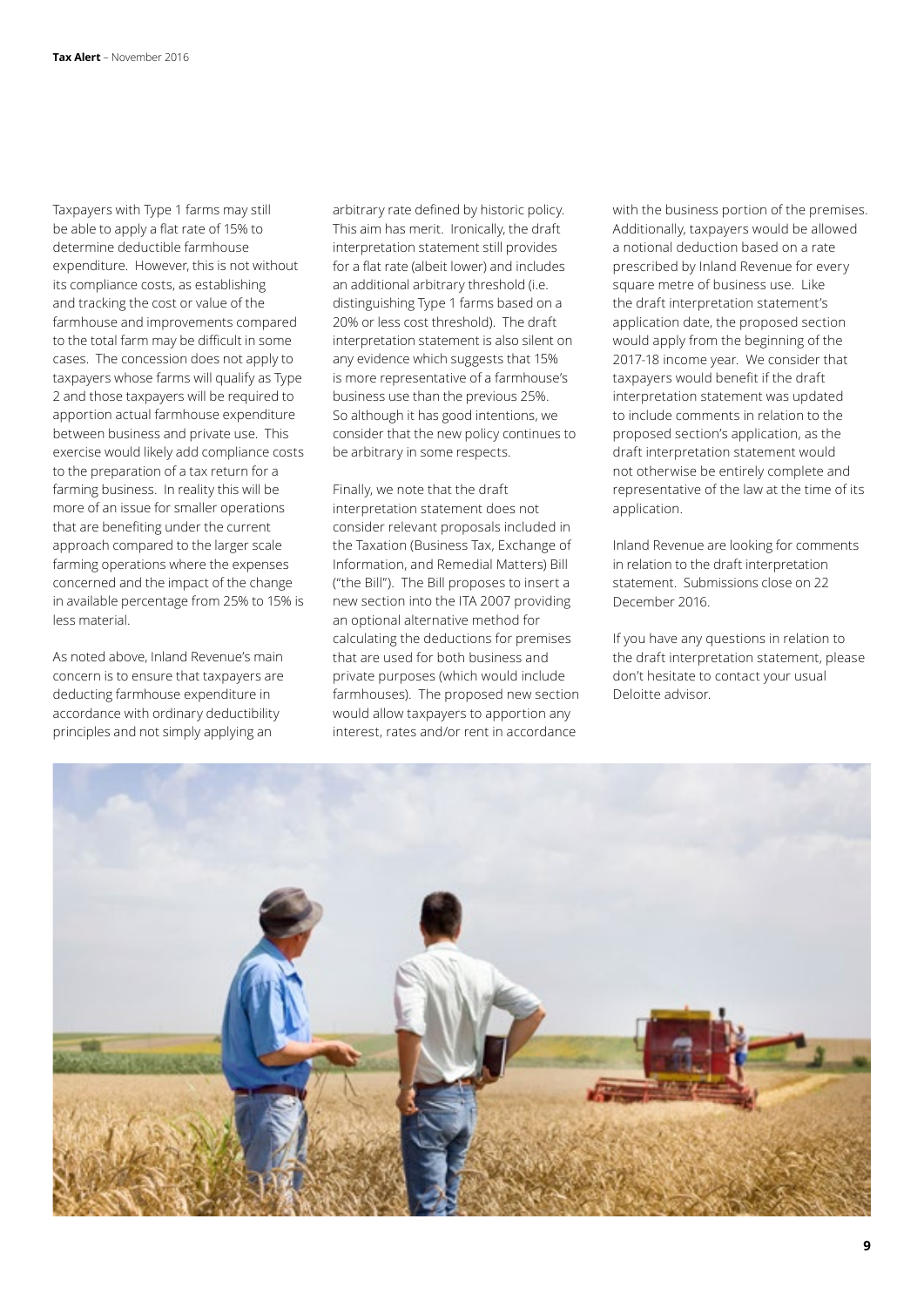## Facts and figures as Inland Revenue reports on its performance

## By Veronica Harley

Recently, Inland Revenue released its 2016 Annual Report. It's a document that's full of facts and figures that not only explains how much revenue has been collected and where it has been spent, but also sets out performance targets and results and outlines the Department's strategic intentions. It's also a large document of 140 pages so we've summarised a few key facts and interesting takeaways below. That said, the document is not unsurprisingly presented to give a positive view of Inland Revenue's performance against targets.

## **Protecting New Zealand's revenue**

This year \$63.4 billion in tax revenue was collected. The diagram shows a breakdown of the main revenue sources.

In order to protect New Zealand's revenue, focus has been on areas of non-compliance which includes the hidden economy, property, employer deductions and aggressive tax planning arrangements by international and multinational organisations. Differences of \$1.2 billion were identified through investigations. Specifically:

- **•** Readers may have noted the recent marketing campaign focusing on the hidden economy and in particular on the construction and hospitality sectors where there is a greater risk of people not reporting cash revenue;
- **•** There has been emphasis on residential property speculation in new developments, particularly in Auckland;





**Veronica Harley Associate Director** Tel: +64 9 303 0968 Mobile: +64 21 216 1365 Email: vharley@deloitte.co.nz

- **•** Regions and some suburbs with high property turnover are being closely monitored. An agreement signed with Land Information New Zealand in October 2015 enables it to send information collected from property buyers and sellers to Inland Revenue;
- **•** A new specialist team was put in place to help investigate employer compliance concentrating on unpaid employer deductions (i.e. PAYE. KiwiSaver, child support and student loans) with particular emphasis on those employers making deductions but not passing them on to Inland Revenue;
- **•** Several long running aggressive tax planning litigation and dispute cases were successfully closed during 2015-16. These included an international financing case and another case where a promoter of a tax avoidance scheme had a \$17 million penalty imposed;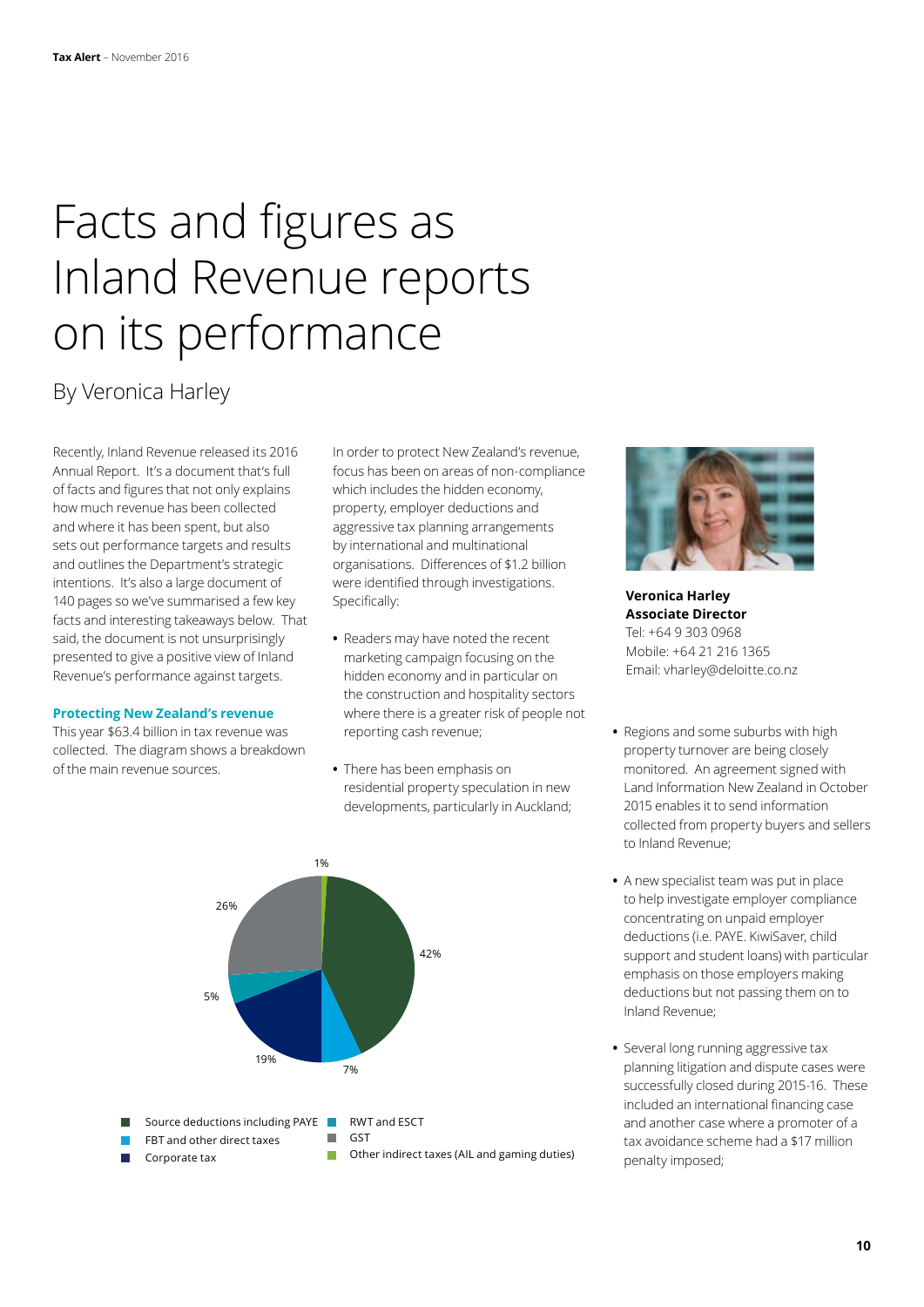- **•** There is an extensive international compliance program in place to address base erosion and profit shifting (BEPS) issues such as international pricing and financing arrangements. The report notes that "this year we have seen good compliance from multinationals in respect of their international tax planning arrangements", and
- **•** Inland Revenue has a "significant enterprises" compliance program focussing on nearly 600 taxpayer groups, 50% of which are foreign-owned with a further 25% involved in international operations. There is acknowledgement that these organisations make a significant contribution to New Zealand's revenue – over \$6 billion of tax. Performance data from this segment is closely monitored, including tax payments, operating margins and interest expenditure.

## **Making it easier**

A major focus this past year has been to "make tax simpler" as part of the Business Transformation Project and to make it easier to help taxpayers meet payment obligations. Improving digital services is a key strategy to enable this with improvements to the website. Inland Revenue says it is now much easier and quicker to find answers to simple questions. This is a key part of helping taxpayers comply and manage their own tax affairs.

There have also been improvements with the myIR secure online service accounts service. It is now possible for customers using MYOB and XERO to use this software to submit GST returns directly into the Inland Revenue's system after a successful pilot was run earlier this year. Certainly at the smaller end of town, users of such software are reporting time and compliance saving benefits. We are about to enter stage 2 of the Business Transformation project which looks to streamline income and business tax. This is the major part of the project where taxpayers will see and experience the most change. Time will tell, but it will be important that taxpayers engage fully in this phase to ensure that compliance costs are not shifted to employers and significant enterprises.



## **Some numbers at a glance:**

### **Returns and investigations**

| 85%                                    | The percentage number of tax returns that are filed on time                                                                                                                                                                                                                                            |
|----------------------------------------|--------------------------------------------------------------------------------------------------------------------------------------------------------------------------------------------------------------------------------------------------------------------------------------------------------|
| 382,000                                | The number of company tax returns filed in the year ended March 2015.                                                                                                                                                                                                                                  |
| 88%                                    | The percentage of returns filed between July 2015 and March 2016 without<br>errors                                                                                                                                                                                                                     |
| \$1.2 billion                          | Tax difference discrepancies discovered through Inland Revenue<br>investigations                                                                                                                                                                                                                       |
| \$10.1:51                              | Actual return on investment for specific budget funding initiatives (hidden<br>economy, property compliance and complex technical issues)                                                                                                                                                              |
| \$166 million                          | Tax position differences resulting from the hidden economy investigations                                                                                                                                                                                                                              |
| Rulings, adjudications and litigations |                                                                                                                                                                                                                                                                                                        |
| 28                                     | The number of published or finalised public items providing the<br>Commissioner's interpretation of the law                                                                                                                                                                                            |
| 100%                                   | Percentage of taxpayer ruling applications where a draft ruling is completed<br>within three months of receipt. [Deloitte comment: The document is silent<br>on how many taxpayer rulings were received so it's hard for readers to know<br>whether that's good in the context of the number received] |
| 79                                     | Completed prosecutions for tax evasion, knowledge and Crimes Act Offences.                                                                                                                                                                                                                             |
| Sundry                                 |                                                                                                                                                                                                                                                                                                        |
| \$63.4 billion                         | Tax revenue collected                                                                                                                                                                                                                                                                                  |
| $>2$ million                           | The number of active mylR accounts which means taxpayers are saving time<br>by using the online service                                                                                                                                                                                                |
| .54                                    | The correlation between donation rebates claims from Inland Revenue and<br>donation levels recorded at the Charities Service. This is down from the<br>previous tax year (.58).                                                                                                                        |
| 2.1 million                            | The number of employer monthly schedules with PAYE deductions filed by<br>200,000 employers                                                                                                                                                                                                            |
| 2.6 million                            | The number of people enrolled in KiwiSaver                                                                                                                                                                                                                                                             |
| \$1.1 billion                          | Overdue Student loan debt, 91.5% of which is owed by overseas-based<br>borrowers                                                                                                                                                                                                                       |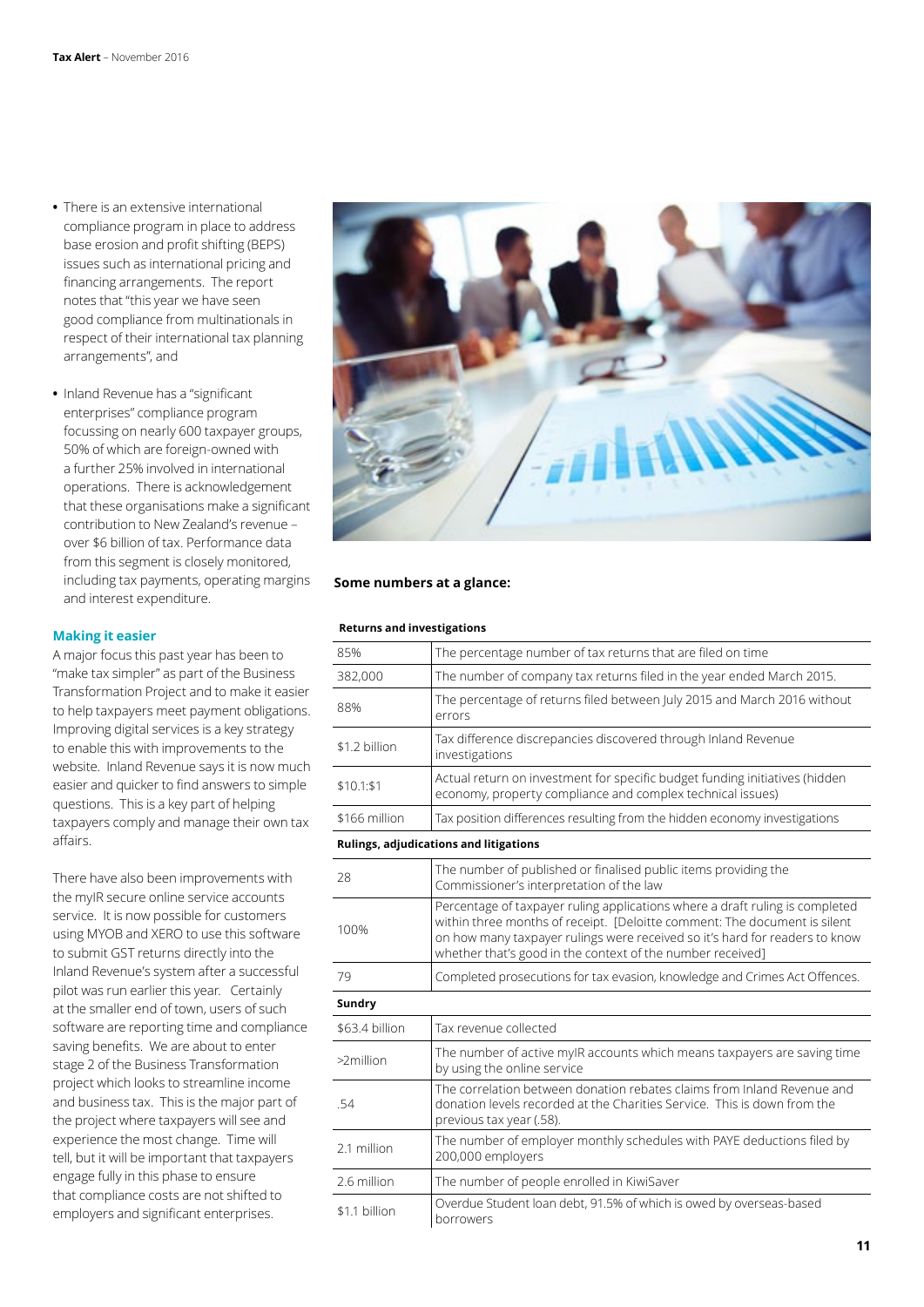## A snapshot of recent developments



## **DTA update: China, Korea, Luxembourg and Ukraine**

Members of the New Zealand Government have met with Officials from Luxembourg and Ukraine to advance negotiations of double tax agreements ("DTAs") with the two countries. It has also been announced that New Zealand's DTAs with China and Korea are being re-negotiated to modernise the current DTAs, which are 30 and 35 years old respectively.

## **IS 16/04: Income tax – Treatment of the receipt of lump sum settlement payments**

On 26 October 2016, Inland Revenue released the finalised [Interpretation](http://www.ird.govt.nz/resources/6/8/68e3470f-3dd6-4d71-91e8-0fea20d30835/IS+1604.pdf)  [Statement IS 16/04,](http://www.ird.govt.nz/resources/6/8/68e3470f-3dd6-4d71-91e8-0fea20d30835/IS+1604.pdf) which considers the income tax treatment of lump sum settlement payments received to settle claims that are both capital and revenue in nature. The statement also considers the approach to apportioning such a payment. IS 16/04 concludes that, where a single undissected lump sum payment is received, the payment should be apportioned between its capital and revenue elements. While the apportionment must be done on an objective basis, the parties' agreement as to how the settlement payment is made up will generally be an appropriate basis for apportionment.

## **IS 16/05: Income Tax – Foreign tax credits – How to claim a foreign tax credit where the foreign tax paid is covered by a double tax agreement?**

On 1 November 2016, Inland Revenue finalised Interpretation Statement IS 16/05, which explains how to claim a foreign tax credit where a DTA applies. The statement provides that a foreign tax will be covered by a DTA where it is:

- **•** Expressly listed in the "Taxes covered" article of the DTA; or
- **•** A tax on income or capital as defined by the DTA; or
- **•** For taxes enacted after the commencement of the DTA, "identical or substantially similar" to one of the taxes covered by the DTA.

Where the tax in question is covered by the DTA, there is a process (i.e. various articles) to work through in order to determine whether a foreign tax credit is available. Where the DTA says a foreign tax credit is available, subpart LJ of the Income Tax Act 2007 will then operate to calculate the amount of the credit.

## **Draft SPS: Retrospective adjustments to salaries paid to shareholderemployees**

Inland Revenue has released a [draft](http://www.ird.govt.nz/resources/4/1/4157a993-9416-4fa7-8551-d239d17681d7/ed0190.pdf)  [Standard Practice Statement,](http://www.ird.govt.nz/resources/4/1/4157a993-9416-4fa7-8551-d239d17681d7/ed0190.pdf) which considers the Commissioner's approach to exercising her discretion under section 113 of the Tax Administration Act 1994 with respect to retrospective adjustments to salaries paid to shareholder-employees. Generally speaking, the Commissioner will only exercise her power to amend an assessment for salaries paid to shareholder-employees where there is an agreement that the shareholder's salary is calculated with respect to the company's profit and it can be shown that there is an error in the company's profit.

## **SPS 16/04: Payment of shortfall penalty using losses**

Inland Revenue has recently finalised [Standard Practice Statement SPS 16/04](http://www.ird.govt.nz/technical-tax/standard-practice/shortfall/sps-16-04-using-losses.html), which sets out the Commissioner's practice regarding the use of losses to pay shortfall penalties. SPS 16/04 establishes that losses can only be applied to penalties on income tax. The statement also details conditions for using losses, how losses can be used for group penalties and the correct value of an individual or company's losses when paying a penalty.

## **Standard for the use of a valid electronic signature on documents provided to the Commissioner**

In accordance with obligations under the TAA 1994, Inland Revenue has released a [standard](http://www.ird.govt.nz/technical-tax/commissioners-statements/electronic-signatures-standard.html) for the use of valid electronic signatures on documents provided to the Commissioner. The standard provides that taxpayers may only use an electronic signature when submitting documents and information to Inland Revenue where they are using Inland Revenue's online services or where they provide an electronic signature using software that complies with the requirements set out in the standard.